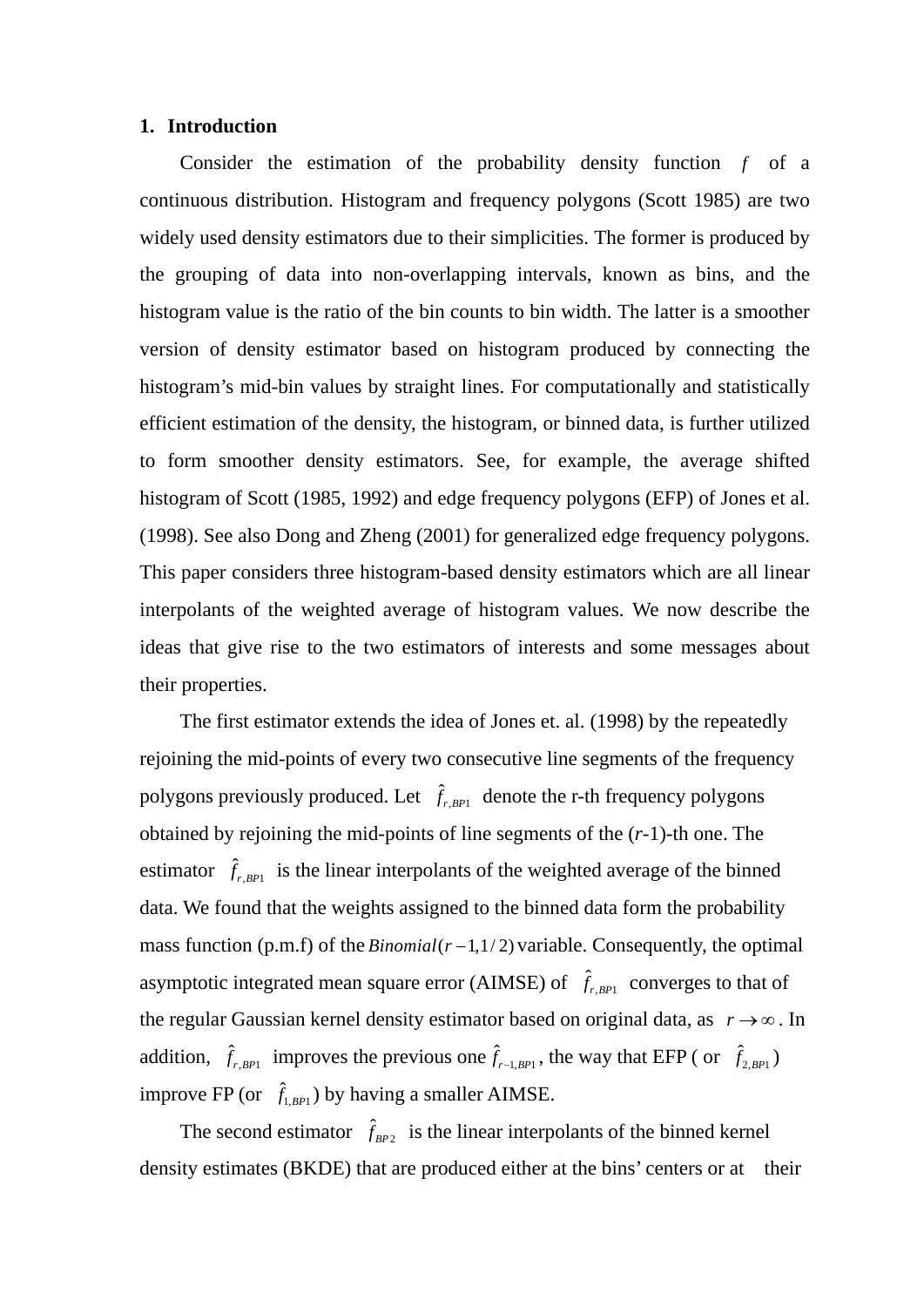edges. Lin, Wu and Yen (2006) use direct kernel smoothing of the original data to construct the kernel polygons. Based on the kernels properly chosen from the class of uniform and linear function, their kernel polygons are bona fide densities that can evade the normalization of kernel estimator. Instead of direct kernel smoothing of original data, we use the kernel function to smooth the BDKE so as to construct  $\hat{f}_{BP2}$ . In the class of uniform and linear kernels, we locate the kernel functions based on which the estimator  $\hat{f}_{BP_2}$  can be a bona fide density. When BKDE are produced at bin edges, then the choices of kernels for  $\hat{f}_{BP_2}$  are the same as those for the kernel polygons in Lin, Wu and Yen (2006). On the other hand, if BKDE are produced at bin center, then kernels identified in Lin, Wu and Yen (2006) require some modification to yields the proper kernels for  $\hat{f}_{BP2}$ .

The rest of this paper is organized as follows. Section 2 describes the formulation of  $\hat{f}_{r, BP1}$  and proves the asymptotic equivalence of its AIMSE and that of the non-interpolated Gaussian kernel density estimates. For simplicity of presentation, we drop *r* from  $\hat{f}_{r, BP1}$  in what follows. Section 3 considers the second estimator  $\hat{f}_{BP_2}$  and locates the kernel function that guarantees  $\hat{f}_{BP_2}$  be a probability density.

### 2. **Binomial weights and the frequency polygons.**

The BKDE use kernel function to assign weights to the binned data. The binning rule applied to the data can produce ASH and the binned values at the bin edge for constructing EFP, among others. We now use a quite different and interesting way to describe the binning rule as follows. Let  $X_1, X_2, \dots, X_n$  be a random sample from the distribution with density  $f$ . Given bin origin  $t_0$  and bin width  $\delta$ , the bin center for the *k*-th bin is denoted by  $t_k = t_0 + k \cdot \delta$ ,  $k \in N$ , and the histogram  $\hat{f}_1(x)$  for estimating  $f(x)$  is defined as

$$
\hat{f}_1(x) = \frac{1}{n\delta} \sum_{i=1}^n I_{[s_{k-1}, s_k)}(X_i)
$$
 for  $x \in [s_{k-1}, s_k)$ ,

where  $s_{k-1} = t_k - \delta/2$  and  $s_{k+1} = t_k - \delta/2$  are bin edges of the k-th bin, *I* is the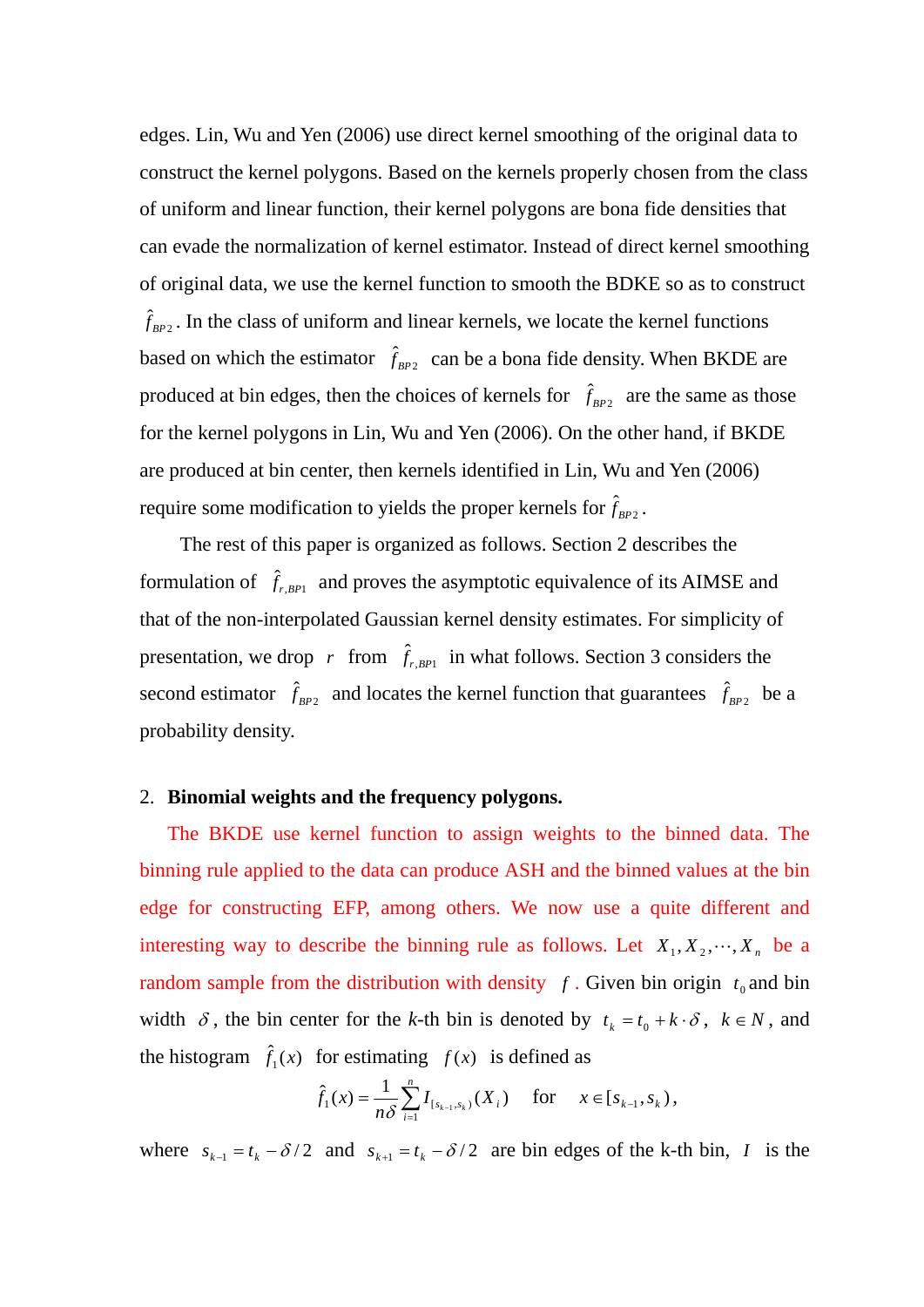indicator function, namely  $I_A(u) = 1$ , if  $u \in A$  and 0 otherwise. For  $r \ge 2$ ,  $\hat{f}_{r+1}(t_k) = [\hat{f}_r(s_{k-1}) + \hat{f}_r(s_k)]/2$  for odd r and  $\hat{f}_{r+1}(s_k) = [\hat{f}_r(t_k) + \hat{f}_r(t_{k+1})]/2$  for even *r*. Here and through the paper, we use  $f_r(u_k)$  to express  $\hat{f}_r(t_k)$  and  $\hat{f}_r(s_k)$ , alternately for odd or even value of  $r$ . Then proper arrangement reveals that  $\hat{f}_r(u_k)$  is the weighted average of the neighboring histogram values  $n_k/(n\delta)$  at  $u_k$ , where  $n_k$  is the bin counts for the k-th bin. For illustration, the following table summarizes the weights associated with  $\hat{f}_r(u_k)$ ,  $r = 2$ , 3, 4

| $r = 1, 2$           | $\frac{n_k}{n\delta}$ | $n_{k+1}$<br>$\overline{n\delta}$ | $r = 2,3$                                                                                                    | $\left \frac{n_{k-1}}{n\delta}\right $ | $n_{k}$<br>$\overline{n\delta}$ | $n\delta$ | $\left  \frac{n_{k+1}}{r} \right $ $r = 3, 4$ | $\frac{n_{k-1}}{n\delta}$ | $n_{k}$<br>$n\delta$ | $n_{k+1}$<br>$n\delta$ | $n_{k+2}$<br>$n\delta$ |
|----------------------|-----------------------|-----------------------------------|--------------------------------------------------------------------------------------------------------------|----------------------------------------|---------------------------------|-----------|-----------------------------------------------|---------------------------|----------------------|------------------------|------------------------|
| $\hat{f}_1(t_k)$     |                       |                                   | $\hat{I}$   0   $\hat{f}_2(s_{k-1})$   $1/2$   $1/2$   0   $\hat{f}_3(t_k)$   $1/4$   $2/4$   $1/4$          |                                        |                                 |           |                                               |                           |                      |                        | $\overline{0}$         |
| $\hat{f}_1(t_{k+1})$ |                       |                                   | 0   1   $\hat{f}_2(s_k)$   0   1/2   1/2   $\hat{f}_3(t_{k+1})$   0   1/4   2/4   1/4                        |                                        |                                 |           |                                               |                           |                      |                        |                        |
|                      |                       |                                   | $\hat{f}_2(s_k)$   1/2   1/2   $\hat{f}_3(t_k)$   1/4   2/4   1/4   $\hat{f}_4(s_k)$   1/8   3/8   3/8   1/8 |                                        |                                 |           |                                               |                           |                      |                        |                        |

Observe that the numerators of such weights' ratios for  $\hat{f}_r(u_k)$  are exactly the coefficients of the r-th row of the Pascal triangle. Hence we can express  $\hat{f}_r(t_k)$ and  $\hat{f}_r(s_k)$  respectively by

$$
\hat{f}_r(t_k) = \frac{1}{n\delta} \sum_{j=(1-r)/2}^{(r-1)/2} g\left(\frac{t_k - t_{k+j}}{\delta} + \frac{r-1}{2}\right) n_j
$$

$$
\hat{f}_r(s_k) = \frac{1}{n\delta} \sum_{j=1-r/2}^{r/2} g\left(\frac{s_k - t_{k+j}}{\delta} + \frac{r-1}{2}\right) n_j
$$

where  $g(i) = C_i^{r-1}(1/2)^{r-1}$ ,  $i = 0, 1, 2, \dots, r-1$ , and 0 otherwise, is the p.m.f. of Binomial(r-1,1/2) variable. Our binned kernel polygons (BKP) is defined as:

$$
\hat{f}_{BKP(r)}(x) = \frac{u_{k+1} - x}{\delta} \hat{f}_r(u_k) + \frac{x - u_k}{\delta} \hat{f}_r(u_{k+1}), \quad x \in [u_k, u_{k+1})
$$

One can rewrite BKP in form of linear interpolant of a kernel density estimates based a discretized kernel function  $K_r^*(x)$  defined as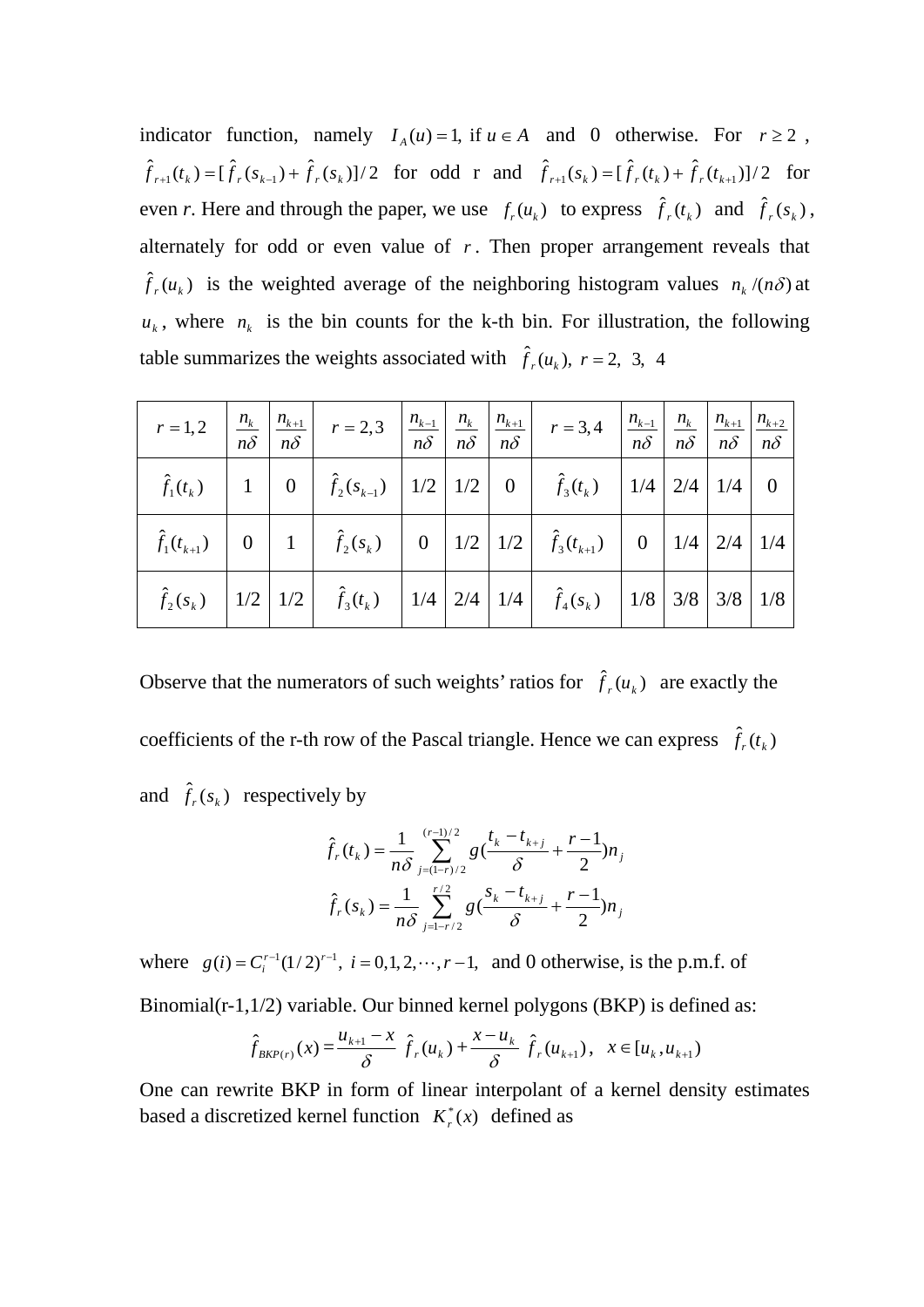$$
K_r^*(x) = \begin{cases} \sqrt{\frac{r-1}{4}} g(i + \frac{r-1}{2}), \frac{i-1/2}{\sqrt{(r-1)/4}} \le x < \frac{i+1/2}{\sqrt{(r-1)/4}} & \text{r is odd} \\ 0 & \text{if } 1 \end{cases}
$$
 (2.1)

$$
\sqrt{\frac{r-1}{4}g(i+\frac{r}{2})}, \frac{i}{\sqrt{(r-1)/4}} \le x < \frac{i+1}{\sqrt{(r-1)/4}} \qquad \text{r is even.} \tag{2.2}
$$

So we have the following alternative expression for  $\hat{f}_r(u_k)$ 

$$
\hat{f}_r(u_k) = \frac{1}{n} \sum_j \frac{1}{h} K_r^* \left( \frac{u_k - X_j}{h} \right),\tag{2.3}
$$

where  $h = \delta \sqrt{(r-1)/4}$ 

The benefit of this modification is that one can use the existing knowledge of kernel polygons (Lin, Wu and Yen) to understand  $\hat{f}_{BKP(r)}(x)$ .

**Remark 2.1** As r is odd,  $\hat{f}_r(t_k)$  is the binned data used for constructing the average shifted histogram (Scott 1985, 1992). So the polygon  $\hat{f}_{BKP(r)}(x)$  is constructed from average-shift-histogram. As r is even,  $\hat{f}_{BKP(r)}(x)$  is the generalize edged frequency polygon considered by Dong and Zheng (2001) and the Binomial p.m.f weight function.

Noted here that, as a direct result of AIMSE analysis of the kernel polygons (Lin, Wu and Yen 2006), the optimal asymptotic integrated mean square error (AIMSE) of  $\hat{f}_{BKP(r)}(x)$  converges to that of the Gaussian kernel density estimator. We now briefly established their asymptotic equivalence. Let  $R(\eta) = \int \eta(x)^2 dx$ . Assume that  $f''$  is absolutely continuous over the real line and that  $R(f'') < \infty$ here and through the paper.The following quantities

$$
\mu_2 = \int t^2 K(t) dt = 1 + \frac{1}{3(r-1)}, R(K^*) = \binom{2r-2}{r-1} (\frac{1}{4})^{r-1} \sqrt{\frac{r-1}{4}} \sim \frac{1}{\sqrt{4\pi}}, \ R^*(K^*) =
$$
  

$$
\int K(t+1/(2r)) K(t-1/(2r)) dt = \binom{2r-2}{r-1} (\frac{1}{4})^{r-1} \sqrt{\frac{r-1}{4}} (\frac{r-1}{r}), \text{ and } C(r) =
$$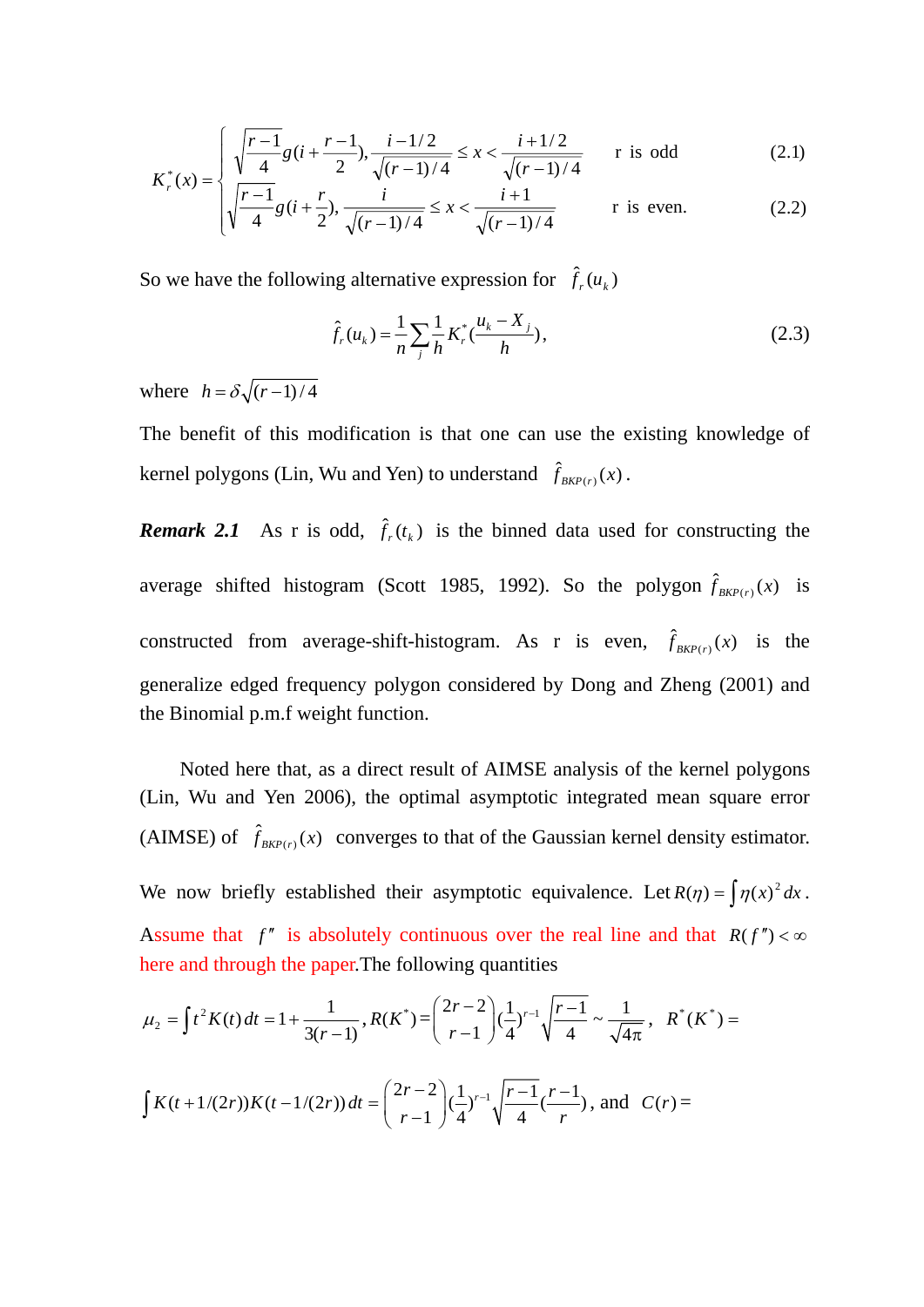$$
\left[ \left( 1 + \frac{1}{3(r-1)} \right)^2 + \frac{1}{3r^2} \left( 1 + \frac{1}{3(r-1)} \right) + \frac{1}{30r^4} \right]^{1/5} \times \left[ \left( \frac{2r-2}{r-1} \right) \left( \frac{1}{4} \right)^{r-1} \sqrt{\frac{r-1}{4}} (1 - \frac{1}{3r}) \right]^{1/5}
$$

leads to the optimal AIMSE based on optimal bin width (Lin, Wu and Yen 2006)

$$
\frac{5}{4}\left(\frac{R(f'')}{n^4}\right)^{\frac{1}{5}}C(r).
$$

Since  $\binom{2r-2}{r-1} (\frac{1}{4})^{r-1} \sqrt{\frac{r-1}{4}} \sim \frac{1}{\sqrt{4}}$  $\binom{2r-2}{r-1}$  $\left(\frac{1}{4}\right)^{r-1}$  $\sqrt{\frac{r-1}{4}} \sim \frac{1}{\sqrt{4}}$  $(r-1)^4$   $V$  4  $\sqrt{4\pi}$ , where  $\sim$  is used to indicate that the ratio of

the two sides converges to unity as  $r \to \infty$ , we have

$$
\frac{5}{4} \left( \frac{R(f'')}{n^4} \right)^{1/5} C(r) \sim \frac{5}{4} \left( \frac{R(f'')}{n^4} \right)^{1/5} \left( \frac{1}{\sqrt{4\pi}} \right)^{4/5},
$$

where the latter is the optimal AIMSE of the Gaussian kernel density estimator. So, the optimal AMISE performance of the polygon type estimator  $\hat{f}_{BKP(r)}(x)$  based on  $\hat{f}_r$ , which use the p.m.f. binomial (r-1, 1/2) to assign weight, can be approximated by that of the usual Gaussian kernel density estimator. Figure 2.1 exhibits the relative accuracy of two estimators, in terms of their AIMSE ratio. The solid exhibits the relative accuracies of  $f_{BKP}(x)$  to the Gaussian kernel density estimator, and the dashed line does the case for the normalized kernel polygons using Gaussian kernel. Both AMISE ratios approach unity as *r* goes to infinity, however, the AMISE of  $f_{BKP}(x)$  is always smaller for all values of *r*.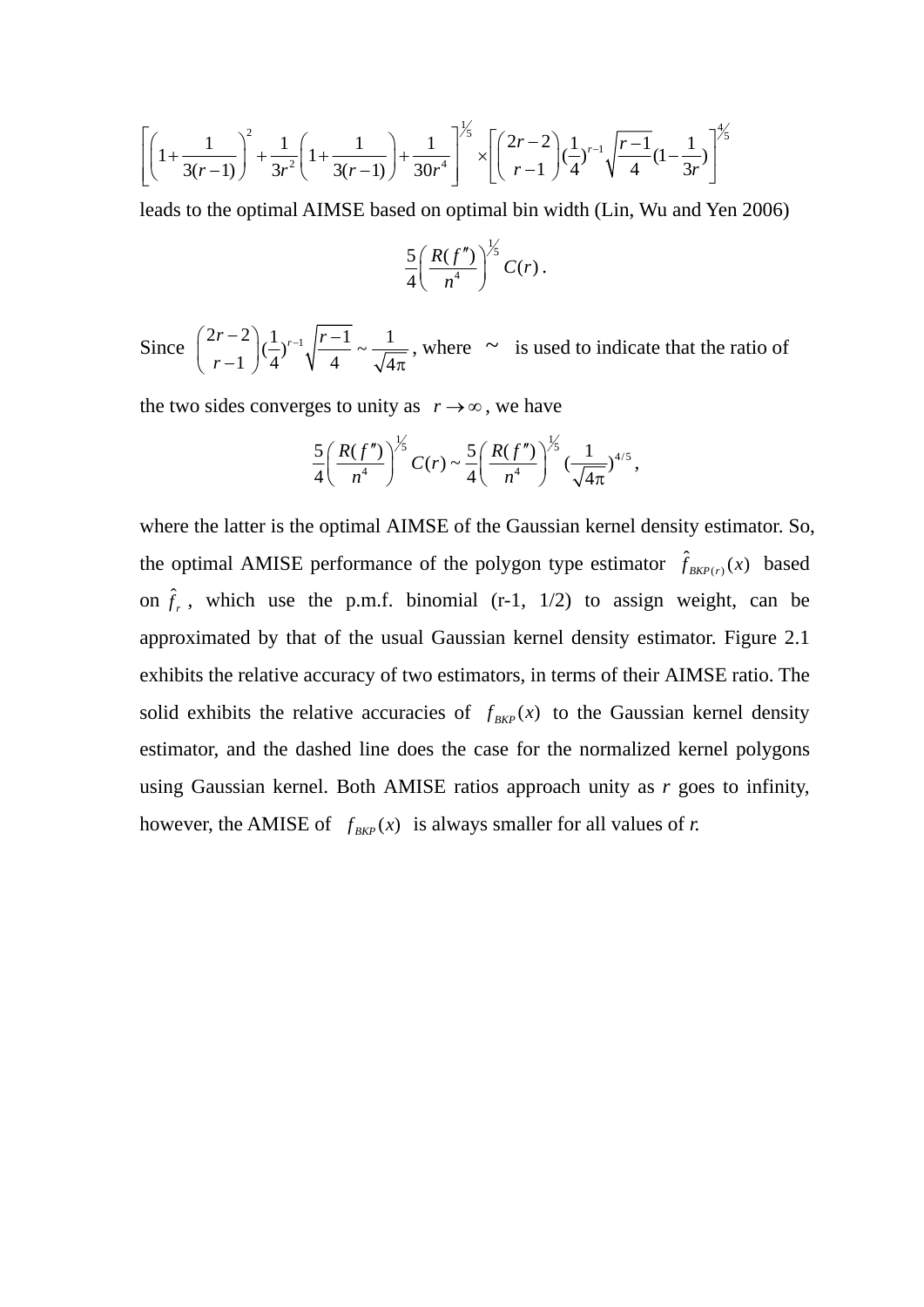

$$
\mu_{2} = \sqrt{(r-1)/4} \sum_{i} g(i + \frac{r}{2}) \int_{i/\sqrt{(r-1)/4}}^{i+1/\sqrt{(r-1)/4}} x^{2} dx
$$
  
\n
$$
= \sqrt{(r-1)/4} \sum_{i} C_{i+\frac{r}{2}}^{r-1} (\frac{1}{2})^{r-1} \frac{1}{3} [(\frac{i+1}{\sqrt{(r-1)/4}})^{3} - (\frac{i}{\sqrt{(r-1)/4}})^{3}]
$$
  
\n
$$
= (4/3(r-1)) \sum_{i} C_{i+\frac{r}{2}}^{r-1} (\frac{1}{2})^{r-1} (3i^{2} + 3i + 1)
$$
  
\n
$$
= (4/3(r-1)) \sum_{i} C_{i}^{r-1} (\frac{1}{2})^{r-1} (3(i - \frac{r}{2})^{2} + 3(i - \frac{r}{2}) + 1)
$$
  
\n
$$
= (4/3(r-1)) \sum_{i} C_{i}^{r-1} (\frac{1}{2})^{r-1} (3i^{2} - 3ir + 3(\frac{r}{2})^{2} + 3i - \frac{3r}{2} + 1)
$$
  
\n
$$
= (4/3(r-1)) (\frac{3(r-1)}{4} + \frac{3(r-1)^{2}}{4} - \frac{3(r-1)^{2}}{2} + 3\frac{(r-1)^{2}}{4} + \frac{1}{4})
$$
  
\n
$$
= 1 + \frac{1}{3(r-1)}
$$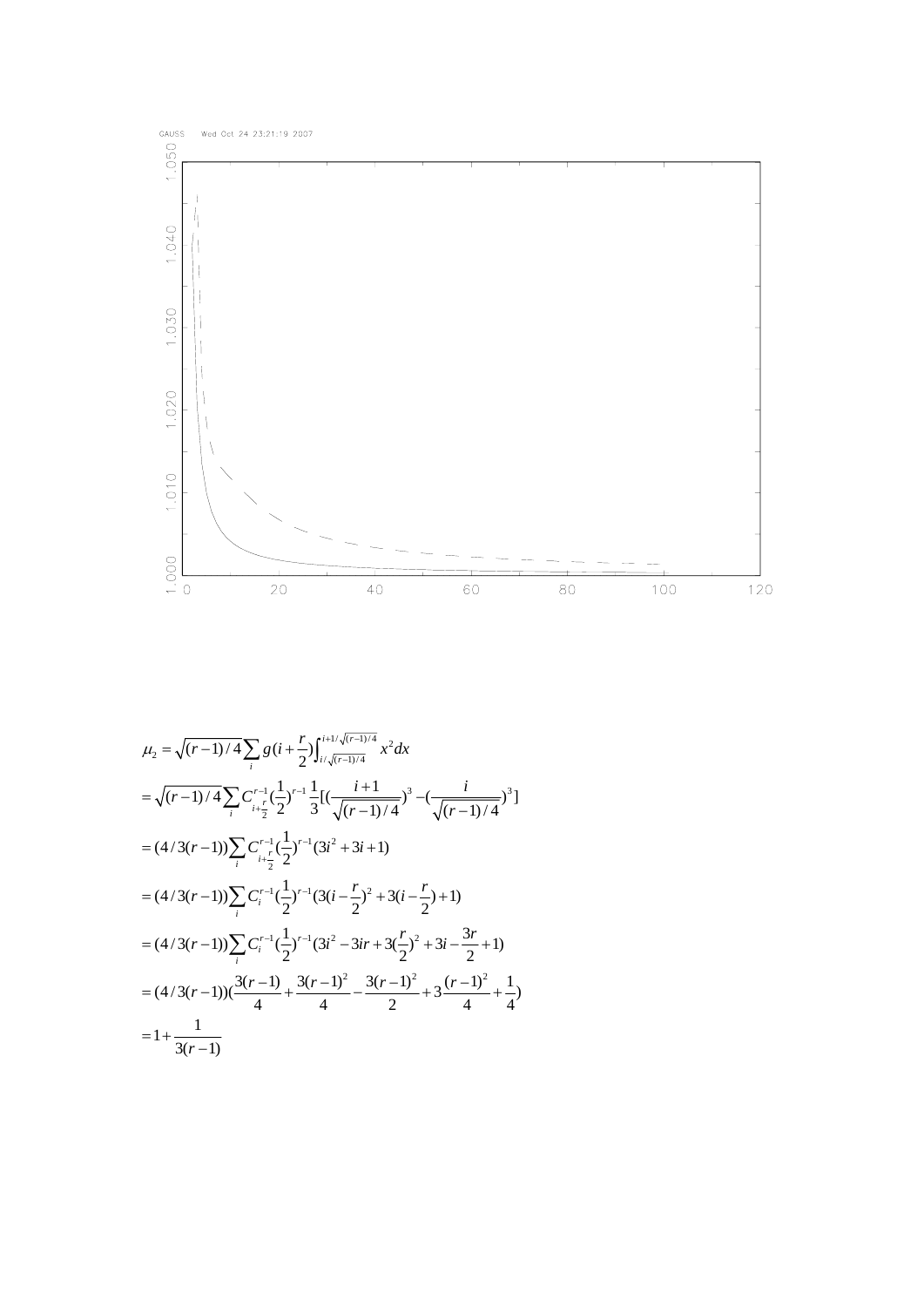$$
|| K ||^{2} = ((r-1)/4) \sum_{i} (g(i + \frac{r}{2}))^{2} \int_{i/\sqrt{(r-1)/4}}^{i+i/\sqrt{(r-1)/4}} I dx
$$
  
\n
$$
= \frac{\sqrt{(r-1)}}{2} \sum_{i} (C_{i+\frac{r}{2}}^{r-1})^{2} (\frac{1}{2})^{2r-2}
$$
  
\n
$$
= \frac{\sqrt{(r-1)}}{2} (\frac{1}{2})^{2r-2} C_{i-1}^{2r-2}
$$
  
\n
$$
|| K ||^{2} = \sum_{i=0}^{r-1} (\frac{\sqrt{(r-1)}}{2} g(i))^{2} \int_{\frac{\sqrt{(r-1)/4}}{\sqrt{(r-1)/4}}}^{\frac{i+1-r/2}{(r-1)/4}} I dx
$$
  
\n
$$
= \frac{\sqrt{(r-1)}}{2} \sum_{i=0}^{r-1} (C_{i}^{r-1})^{2} (\frac{1}{4})^{2r-2} = \frac{\sqrt{(r-1)}}{2} C_{i-1}^{2r-2} (\frac{1}{4})^{2r-2}
$$
  
\n
$$
K_{r}^{*}(x) = \sqrt{\frac{r-1}{4}} g(i + \frac{r-1}{2}), \frac{i-1/2}{\sqrt{(r-1)/4}} \le x < \frac{i+1/2}{\sqrt{(r-1)/4}}, i \in \mathbb{Z}, \text{ r is odd}
$$
  
\n
$$
\mu_{2} = \sqrt{(r-1)/4} \sum_{i} g(i + \frac{r-1}{2}) \int_{i-0.5/\sqrt{(r-1)/4}}^{i+0.5/\sqrt{(r-1)/4}} x^{2} dx
$$
  
\n
$$
= \sqrt{(r-1)/4} \sum_{i} C_{i+\frac{r-1}{2}}^{r-1} (\frac{1}{2})^{r-1} \frac{1}{3} (\frac{i+0.5}{\sqrt{(r-1)/4}})^{3} - (\frac{i-0.5}{\sqrt{(r-1)/4}})^{3}]
$$
  
\n= (4/3(r-1))  $\sum_{i} C_{i+\frac{r-1}{2}}^{r-1} (\frac{1}{2})^{r-1} (3i^{2} + 1/4)$   
\n
$$
= (4/3(r-1)) \sum_{i} C_{i}^{r-1} (\frac{1}{2})^{r-1} (3i^{2
$$

density estimation, one has to use continuous kernel function compactly supported on [-1,1] to construct continuous kernel density estimates. However, such restriction on the choice of kernel function can be relaxed in the case of polygon type density estimators thanks to its interpolated nature.

## **3. Linear interpolant of binned kernel density estimates**

Given any kernel function K, (2.3) can be rewrite to yield BKDE:

$$
\hat{f}(u_k) = \frac{1}{nh} \sum_{j \in \mathbb{Z}} K(\frac{u_k - t_{k+j}}{h}) n_{k+j} .
$$

where  $h = m \cdot \delta$ ,  $m > 0$ . The second estimator  $\hat{f}_{BP_2}(x)$  is defined as:

$$
\hat{f}_{BP2}(x) = \frac{u_{k+1} - x}{\delta} \hat{f}(u_k) + \frac{x - u_k}{\delta} \hat{f}(u_{k+1}), \quad x \in [u_k - \frac{\delta}{2}, u_k + \frac{\delta}{2}).
$$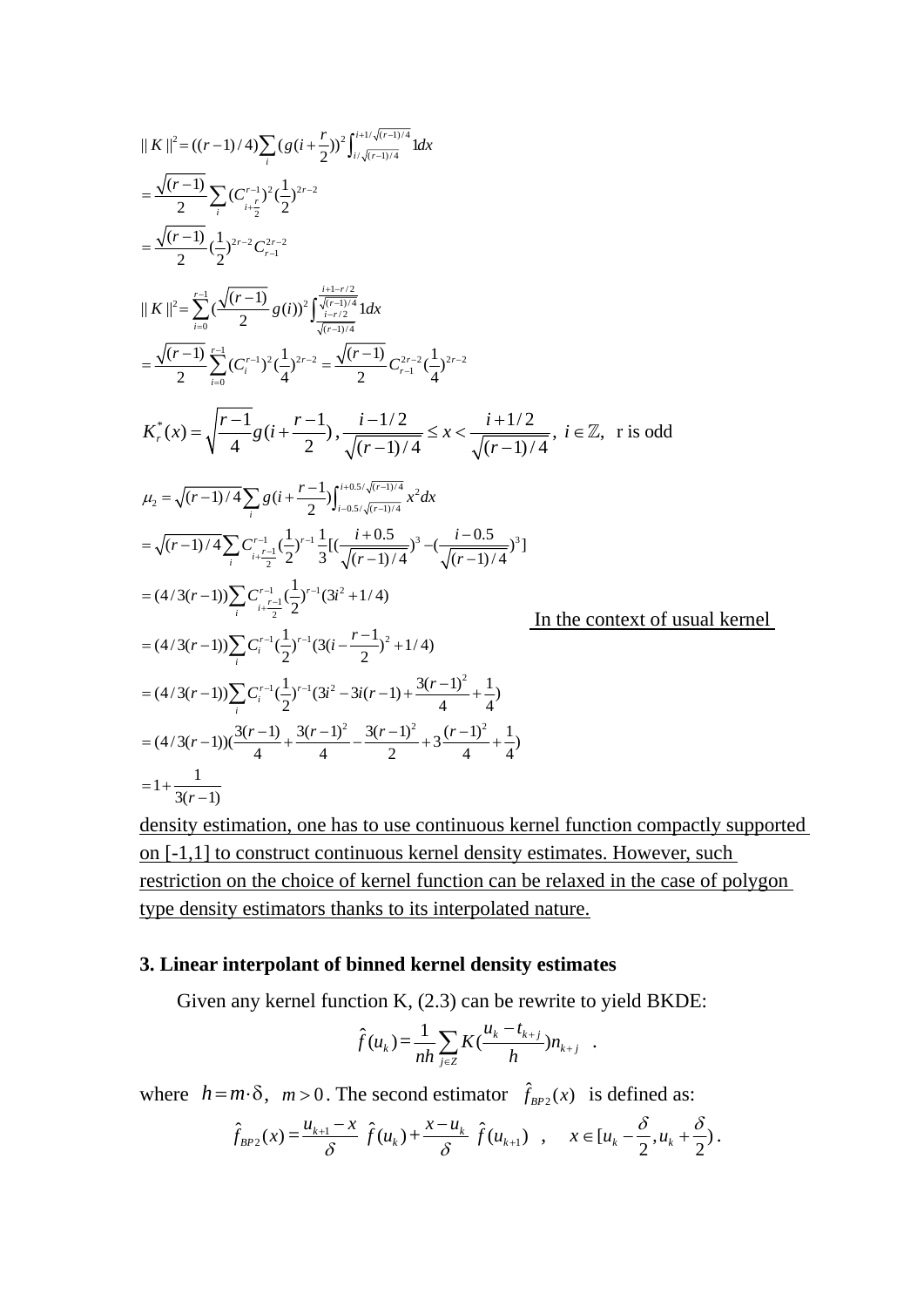Note that FP and EFP are two special cases of  $\hat{f}_{BP_2}(x)$  using uniform kernel that corresponds to  $m = 1/2$  and 1, respectively.

Suppose that the kernel *K* is assumed to be a symmetric continuous function supported on  $[-1,1)$ ,  $(-1,1]$  or  $[-1,1]$ . The sufficient and necessary conditions to guarantee of  $\hat{f}_{BP_2}$  be a probability density function for odd and even value of m are respectively:

$$
\frac{2}{m-1}\sum_{j}K\left(\frac{2j}{m-1}\right) = 1\tag{3.1}
$$

$$
\frac{2}{m}\sum_{j} K\left(\frac{j+0.5}{m}\right) = 1\tag{3.2}
$$

Kernels in form of higher order polynomial often fail to satisfy (3.1) and (3.2) unless they are normalized. So, the goal of this section is to identify the classes of the uniform and linear kernel functions that satisfy condition (3.1) or (3.2). The results are now reported in Proposition 2.1 and 2.2.

**Proposition 2.1.** Suppose that a kernel function *K* can be expressed as a linear function of absolute-value variable. Then, kernel  $K$  that satisfies (3.1) for odd value of *m* are: are  $K(y) = (1 - |y|)I(-1 \le y \le 1)$  and  $K(y) = (a + (1 - 2a)|y|)I_D(y)$ ,  $0 \le a \le 1$ , and  $D = (-1,1]$  or  $[-1,1]$ 

**Remark 2.1.** By taking the average of the linear kernels  $K(y) = (a + (1 - 2a)|y|)$ 

 $\langle X I_p \rangle$  for two case of *D*, the kernel function  $K(y) = \frac{1}{2}(a + (1 - 2a)|y|)I(-1 \le y < 1)$  $+\frac{1}{2}(a+(1-2a)|y|)I(-1 < y \le 1)$ ,  $0 \le a \le 1$ , also satisfies the condition (3.1) for  $m \in N$ .

**Proposition 2.2.** Suppose that a kernel function *K* can be expressed as a linear function of absolute-value variable. Then, kernel  $K$  that satisfies (3.1) for even value of *m* are  $K(x) = a + (1-2a) |x| I_{[-1,1]}, 0 \le a \le 1;$ 

Let  $r = m/2$  and  $(m-1)/2$  respectively for even and odd value of *m*. Observe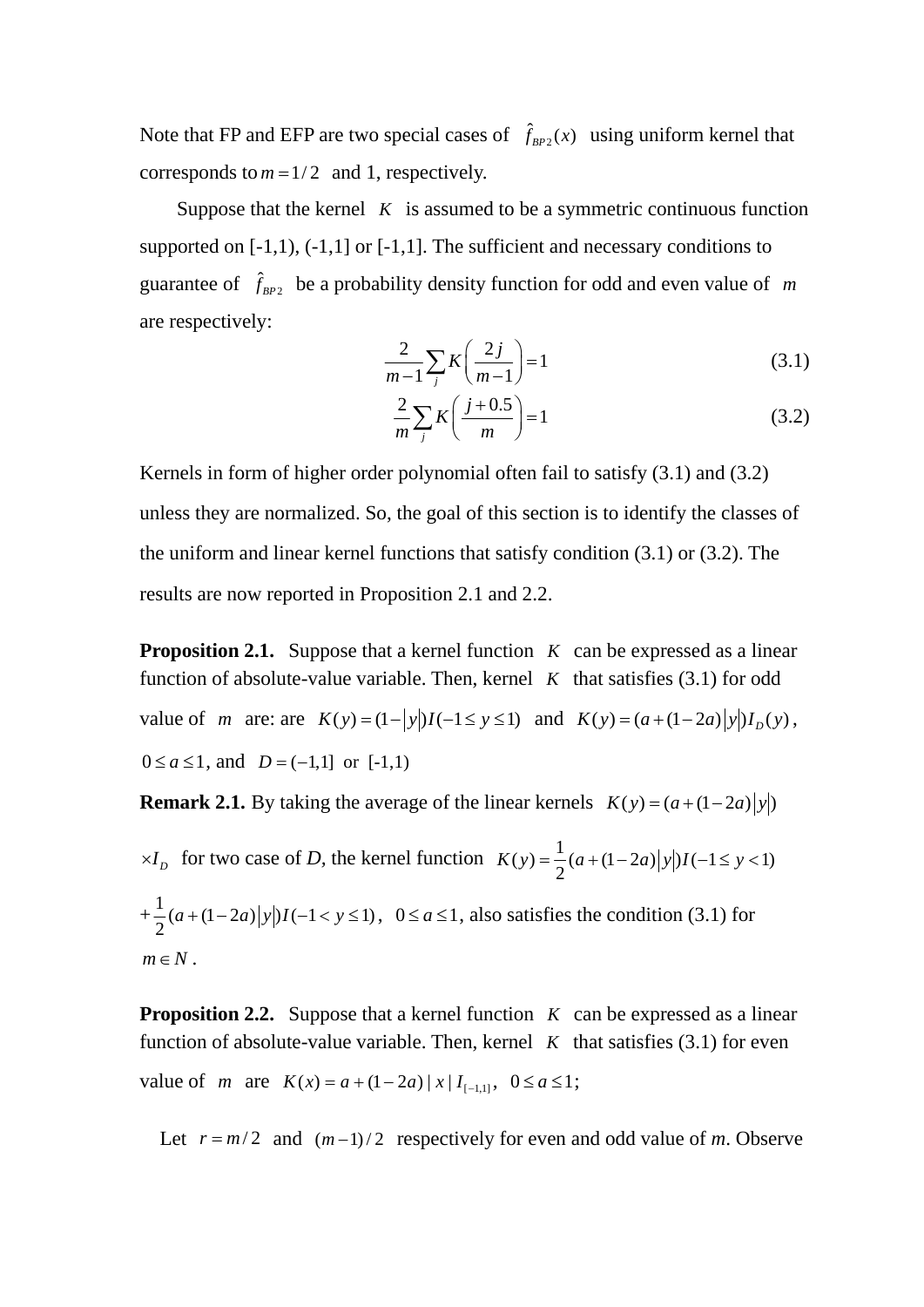that  $\sum_{i=1}^{n} I(t_k - \frac{1}{2} \leq X_i < t_k + \frac{1}{2})$  $k = \sum_{k} k_{k}$   $\sum_{k} \Delta_{k}^{k}$ *i*  $n_k = \sum I(t_k - \frac{1}{2} \le X_i < t$  $=\sum_{i=1}^{n} I(t_k - \frac{1}{2} \le X_i < t_k + \frac{1}{2})$ , we can rewrite  $\hat{f}(u_k)$  as:  $\hat{f}(u_k) = \frac{1}{s} \sum_{k=0}^{\infty} K(\frac{u_k - t_{k+j}}{s}) n_{k+j}$ *j*  $u_k - t$  $K(\frac{K(k+1)}{2})n$  $nr\delta \sum_{i=-\infty}^{\infty} r$  $\sum_{k=1}^{\infty} u_k - t_{k+1}$ + =−∞  $\sum_{j=-\infty}^{\infty} K(\frac{u_k - t_{k+j}}{r\delta}) n_{k+j} = \frac{1}{nr\delta} \sum_{i=1}^{n} K^*$  $\frac{1}{2} \sum_{k=1}^{n} K^{*} (\frac{u_{k} - X_{i}}{2})$ *i*  $K^*$   $\frac{u_k - X}{2}$  $nr\delta \sum_{i=1}^{n} r$  $-\frac{\sum\limits_{i=1}^n K^* (\frac{u_k}{r\delta})^2}{r\delta}$ 

, where

$$
K_r^*(x) = \begin{cases} K_r^*(x) = \sum_j K(\frac{j}{r}) I(\frac{j-1/2}{r} \le x < \frac{j+1/2}{r}), \ m \text{ is odd} \\ K_r^*(x) = \sum_j K(\frac{j+1/2}{r}) I(\frac{j}{r} \le x < \frac{j+1}{r}), \quad m \text{ is even} \end{cases}
$$

The following notation is needed for describing the AIMSE of  $\hat{f}_{BP_2}(x)$ 

$$
\alpha_1 = \left(\frac{1}{2} - \frac{a}{3} + \frac{7 - 8a}{12m^2}\right)^2 + \frac{1}{3m^2} \left(\frac{1}{2} - \frac{a}{3} + \frac{7 - 8a}{12m^2}\right) + \frac{1}{30m^4}
$$
  
\n
$$
\beta_1 = \frac{2(a^2 - a + 1)}{3} - \frac{2(a - 1)^2}{3m} + \frac{(2a - 1)(a - 1)}{3m^2}
$$
  
\n
$$
\alpha_2 = \left(\frac{1}{2} - \frac{a}{3} + \frac{1 - 2a}{6m^2}\right)^2 + \frac{1}{3m^2} \left(\frac{1}{2} - \frac{a}{3} + \frac{1 - 2a}{6m^2}\right) + \frac{1}{30m^4}
$$
  
\n
$$
\beta_2 = \frac{2(a^2 - a + 1)}{3} - \frac{(a - 1)^2}{3m} + \frac{(2a - 1)(4a - 1)}{6m^2} + \frac{(1 - 2a)^2}{4m^3}
$$

Cororrola (1) and proposition(2), the corresponding optimal AIMSE of  $\hat{f}_{BP_2}(x)$  is Straightforward from the result of Lin, Wu and Yen (2006), for the kernels in

$$
\frac{5}{4}\left(\frac{R(f'')}{n^4}\right)^{\frac{1}{5}}C(a,m),
$$

where  $C(a,m) = \alpha_1^{1/5} \times \beta_1^{4/5}$  and  $\alpha_2^{1/5} \times \beta_2^{4/5}$  respectively for odd and even value of *m*. Our approach to find the optimal AIMSE of  $\hat{f}_{BP_2}(x)$  based on such kernels is numerical. For optimal AIMSE performance for each value of *m*, it suffices to minimize  $C(a, m)$  by finding its minimizer  $a_m^*$  through search.

| Bin    | Value of a | C(a,m)     | Bin    | Value of a | C(a,m)     |  |
|--------|------------|------------|--------|------------|------------|--|
| number |            |            | number |            |            |  |
|        | 0.3796     | 0.36435138 |        | 0.7125     | 0.35080591 |  |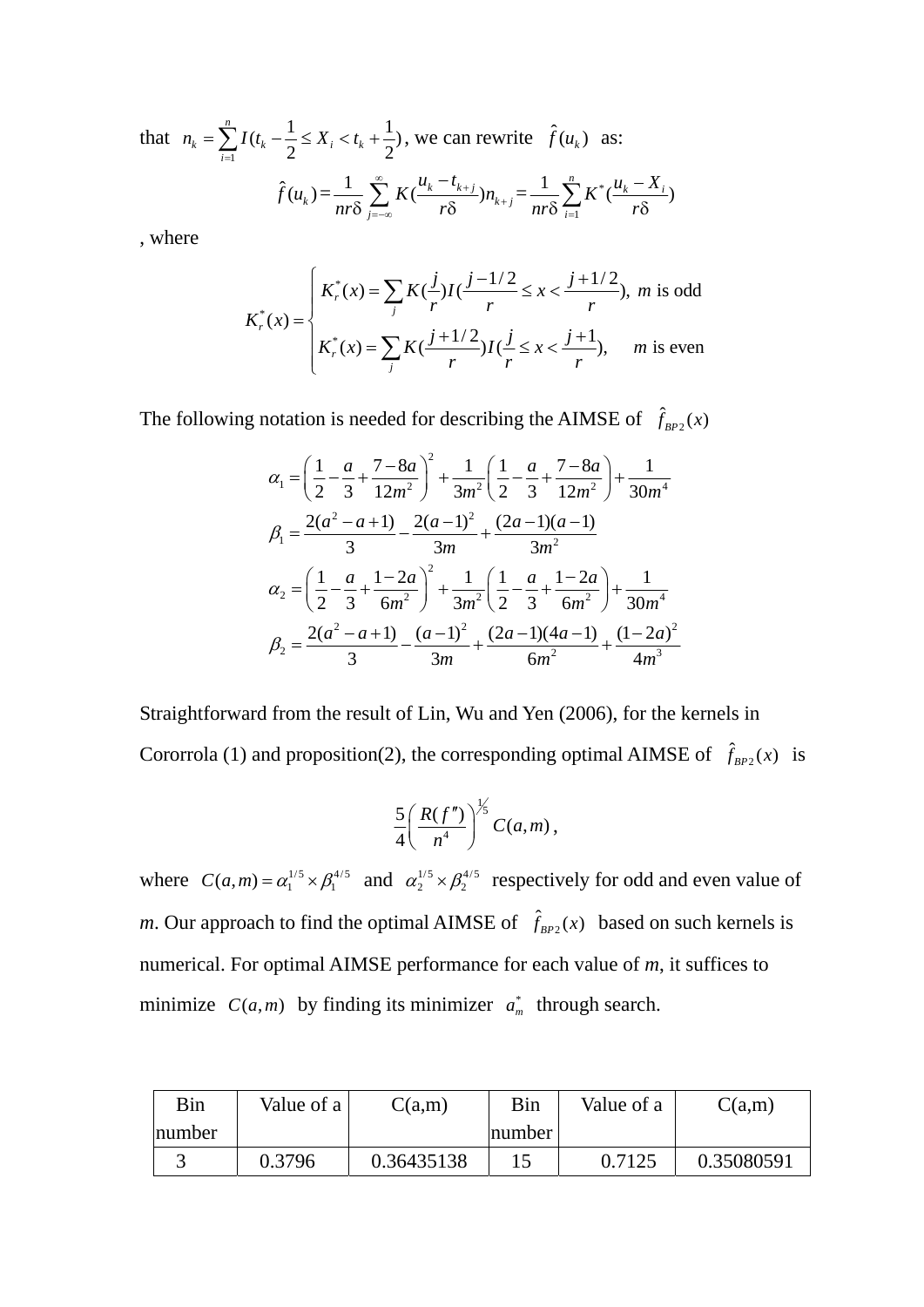| 4  | 0.6641   | 0.35863201 | 16 | 0.7635 | 0.35119454 |
|----|----------|------------|----|--------|------------|
| 5  | 0.47955  | 0.35667522 | 17 | 0.724  | 0.35072941 |
| 6  | 0.7071   | 0.35405597 | 18 | 0.768  | 0.35114130 |
| 7  | 0.5858   | 0.35346028 | 19 | 0.733  | 0.35069697 |
| 8  | 0.72915  | 0.35246988 | 20 | 0.771  | 0.35111168 |
| 9  | 0.64268  | 0.35197414 | 21 | 0.74   | 0.35068858 |
| 10 | 0.742695 | 0.35179157 | 22 | 0.7735 | 0.35109603 |
| 11 | 0.6761   | 0.35129249 | 23 | 0.7455 | 0.35069354 |
| 12 | 0.752    | 0.35146236 | 24 | 0.775  | 0.35108888 |
| 13 | 0.698    | 0.35096585 | 25 | 0.75   | 0.35070592 |

### Reference

- Dong, J.P. and Zheng, C. (2001). Generalized edge frequency polygon for density estimation. Statistics and Probability Letters, 55, 137-145.
- Jones, M. C. (1989). Discretized and interpolated kernel density estimates. Journal of the American Statistical Association, 84, 733-741.
- Jones, M. C., Samiuddin M., Al-Harbey, A.H. and Maatouk, T.A.H. (1998). The edge frequency polygon. Biometrika, 85, 235-239.
- Scott, D. W. (1985a). Average shifted histograms: effective nonparametric density estimations in several dimensions, Annals of Statistics, 13, 1024-1040.
- Scott, D. W. (1985b). Frequency polygons: theory and application, Journal of the American Statistical Association, 80, 348-354.
- Scott, D.W. (1992). Multivariate Density Estimation: Theory, Practice, and Visualization. John, Wiley & Sons.
- Wand, M.P. and Jones, M.C. (1995). Kernel smoothing, Chapman and Hall, London.
- Lin, C.T. Wu, J.S. and Yen, C. H. (2006) A note on kernel polygons Biometrika 93,1,pp. 228-234

# **Appendix**

 (pf)  $k(x)=a+(1-2a)|x|$  $x=i/r$ ,  $k=(r-1)/2$ ,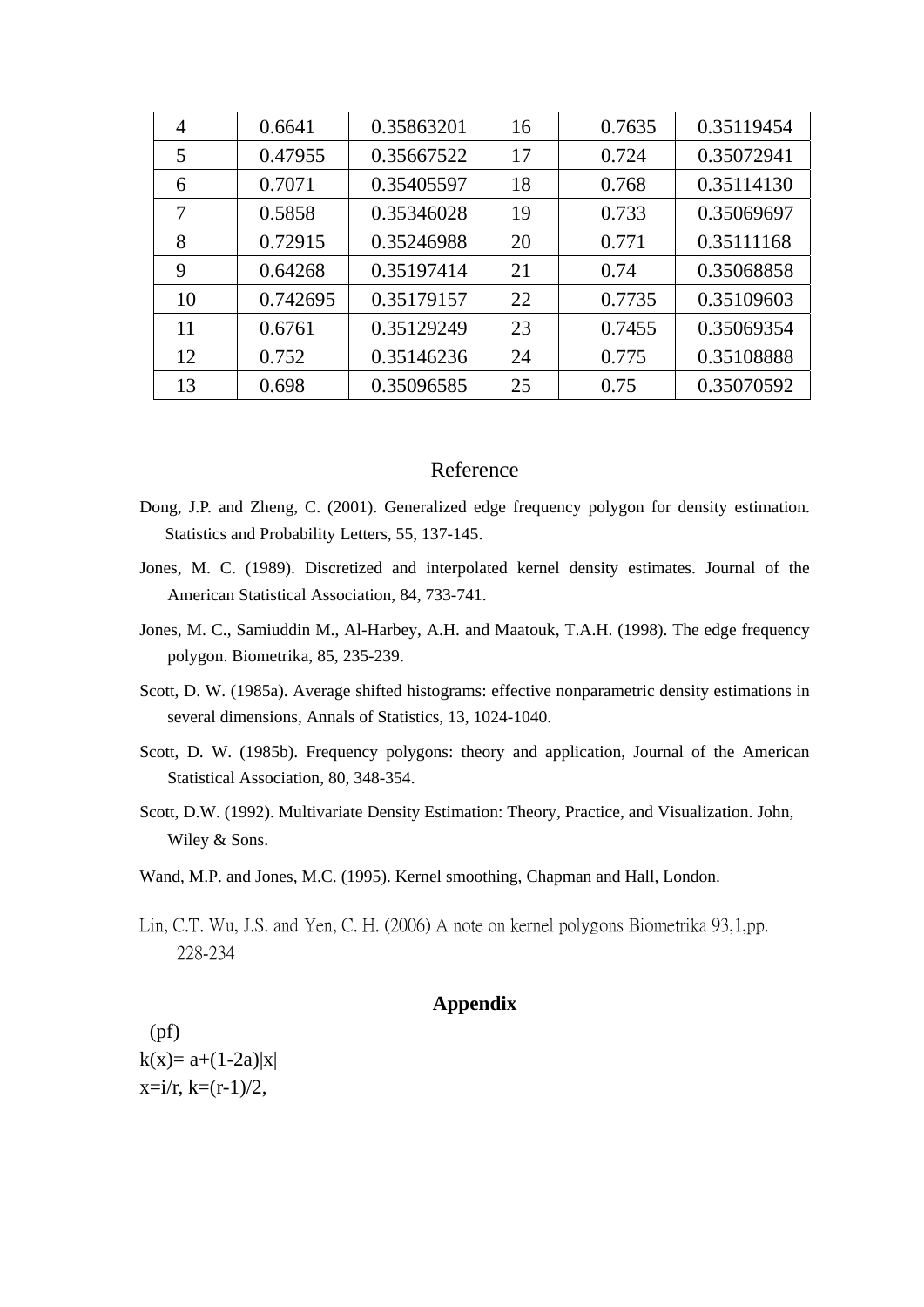$$
\mu_{2} = \sum_{i=k}^{k} K(\frac{i}{k}) \int_{(i-0.5)/k}^{(i+0.5)/k} x^{2}
$$
\n
$$
= \sum_{i=k}^{k} K(\frac{i}{k}) \frac{1}{3k} [(\frac{i+0.5}{k})^{3} - (\frac{i-0.5}{k})^{3}]
$$
\n
$$
= \sum_{i=k}^{k} K(\frac{i}{k}) \frac{1}{3k^{3}} (3i^{2} + \frac{1}{4})
$$
\n
$$
= [\frac{1}{3k^{3}} \sum_{i=-k+1}^{k-1} (3ai^{2} + \frac{a}{4} + \frac{3-6a}{k} |i|^{3} + \frac{1-2a}{4k} |i|)] + \frac{1-a}{k} + \frac{1-a}{12k^{3}}
$$
\n
$$
= \frac{1}{3k^{3}} [((a(k-1)(2k-1)k) + \frac{a}{4}(2k-1) + 2\frac{3-6a}{k} (\frac{k-1)k}{2})^{2} + 2(\frac{1-2a}{4k}) \frac{(k-1)k}{2} + \frac{1-a}{k} + \frac{1-a}{12k^{3}}
$$
\n
$$
= \frac{1}{3k^{3}} [a(2k^{3} - 3k^{2} + k) + \frac{a}{2}k - \frac{a}{4} + \frac{3-6a}{2} (k^{3} - 2k^{2} + k) + \frac{1-2a}{4}k - \frac{1-2a}{4} + \frac{1-a}{k} + \frac{1-a}{12k^{3}}
$$
\n
$$
= (\frac{1}{3} \frac{4a+3-6a}{2}) + \frac{1}{3k} (-3a-3+6a+3-3a) + \frac{1}{3k^{2}} (a + \frac{a}{2} + \frac{3}{2} - 3a + \frac{1}{4} - \frac{a}{2}) + \frac{1}{3k^{3}} (\frac{-a-1+2a+1-a}{4})
$$
\n
$$
= (\frac{1}{2} - \frac{a}{3}) + \frac{1}{3k^{2}} (\frac{7}{4} - 2a)
$$

$$
|| K ||^{2} = \sum_{i=-k}^{k} (K(\frac{i}{r}))^{2} \int_{(i-0.5)/k}^{(i+0.5)/k} 1 dx
$$
  
\n
$$
= [\frac{1}{k} \sum_{i=-k+1}^{k-1} (a + (1-2a) \frac{i}{k})^{2}] + \frac{2}{k} (\frac{(1-a)}{2})^{2}
$$
  
\n
$$
= [\frac{1}{k} \sum_{i=-k+1}^{k-1} (a^{2} + 2a(1-2a) \frac{i}{k}] + (1-2a)^{2} \frac{i}{k}]^{2}] + \frac{2}{k} (\frac{(1-a)}{2})^{2}
$$
  
\n
$$
= \frac{1}{k} [(a^{2}(2k-1) + \frac{2a(1-2a)}{k}) (k-1)k + 2(1-2a)^{2} (\frac{(k-1)(2k-1)k}{6k^{2}})] + \frac{1-2a+a^{2}}{2k}
$$
  
\n
$$
= \frac{1}{k} [(2a^{2} + 2a - 4a^{2} + \frac{2}{3}(1-2a)^{2})k + (-a^{2} - 2a + 4a^{2} - (1-2a)^{2}) + \frac{(1-2a)^{2}}{3k}] + \frac{1-2a+a^{2}}{2k}
$$
  
\n
$$
= (\frac{2a^{2} - 2a + 2}{3}) + \frac{1}{k} (3a^{2} - 2a - 1 + 4a - 4a^{2} + \frac{1}{2} - a + \frac{a^{2}}{2}) + \frac{(1-2a)^{2}}{3k^{2}}
$$
  
\n
$$
= (\frac{2a^{2} - 2a + 2}{3}) - \frac{1}{2k} (a^{2} - 2a + 1) + \frac{(1-2a)^{2}}{3k^{2}}
$$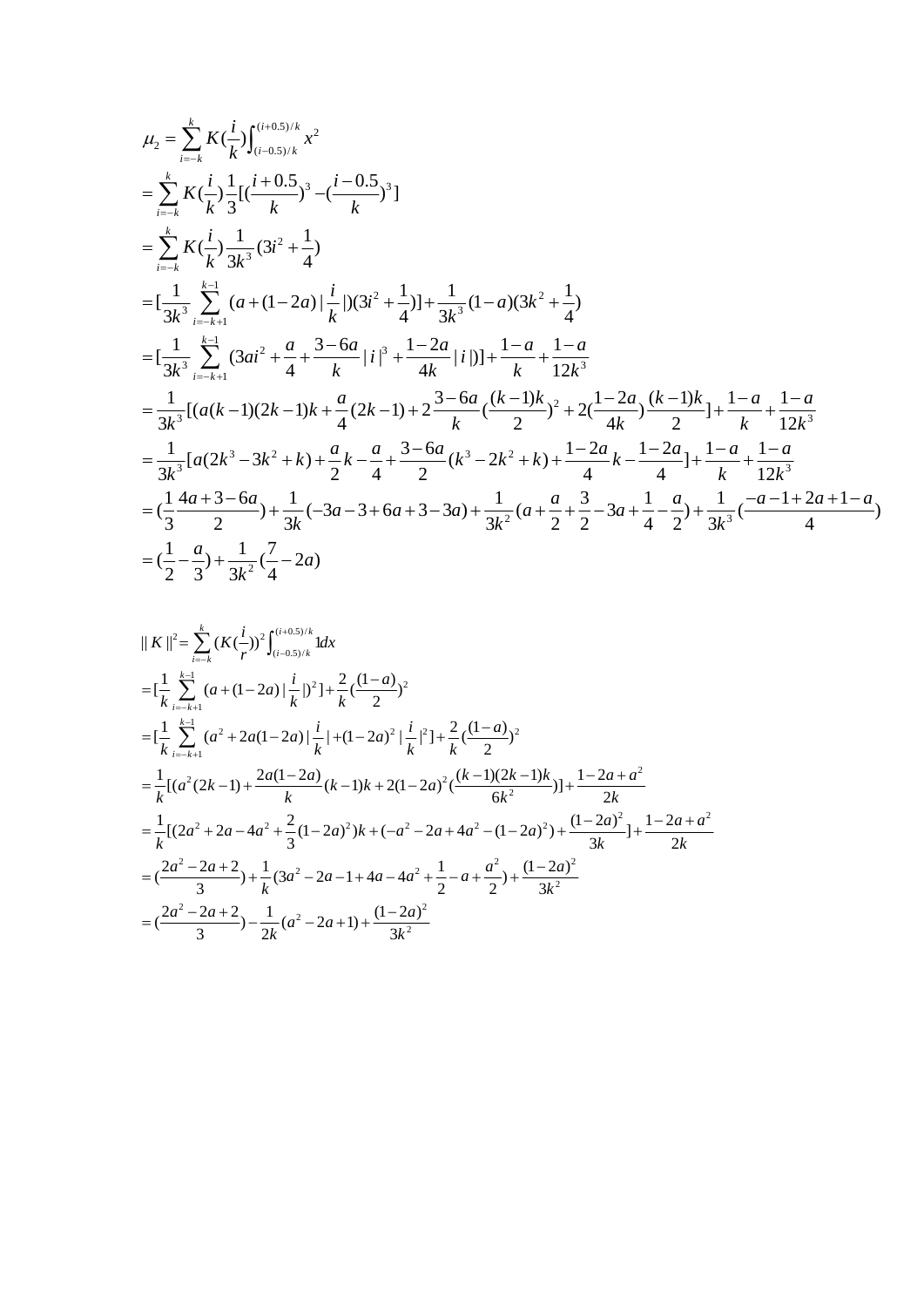$$
K * K = \sum_{i=-r}^{r} (K(\frac{i}{r})K(\frac{i+1}{r})) \int_{(i-0.5)/r}^{(i+0.5)/r} 1 dx
$$
  
\n
$$
= [\frac{1}{r} \sum_{i=-r+1}^{r-2} (a+(1-2a)) \frac{i}{r}|(a+(1-2a)) \frac{i+1}{r}|) + \frac{2}{r} (\frac{(1-a)}{2})(a+(1-2a)) \frac{r-1}{r})
$$
  
\n
$$
= [\frac{2}{r} \sum_{i=0}^{r-2} (a^2+a(1-2a) \frac{2i+1}{r}+(1-2a)^2 \frac{i(i+1)}{r^2}] + \frac{(1-a)^2}{r} - \frac{(1-a)(1-2a)}{r^2}
$$
  
\n
$$
= \frac{2}{r} [ (a^2(r-1) + \frac{a(1-2a)}{r} (r-2)(r-1) + (r-1)) + (1-2a)^2 (\frac{(r-2)(2r-3)(r-1)}{6r^2} + \frac{(r-2)(r-1)}{2r^2})] + \frac{(1-a)^2}{r} - \frac{(1-a)(1-2a)}{r^2}
$$
  
\n
$$
= \frac{2}{r} [(a^2(r-1) + \frac{a(1-2a)}{r} (r^2-2r+1) + (1-2a)^2 \frac{1}{3r} (r^2-3r+2)] + \frac{(1-a)^2}{r} - \frac{(1-a)(1-2a)}{r^2}
$$
  
\n
$$
= \frac{2}{r} [(a^2+a-2a^2 + \frac{1-4a+4a^2}{3})r) + (-a^2-2a+4a^2 - (1-2a)^2) + (\frac{a(1-2a)}{r} + \frac{2(1-2a)^2}{3r})] + \frac{(1-a)^2}{r} - \frac{(1-a)(1-2a)}{r^2}
$$
  
\n
$$
= (\frac{2(a^2-a+1)}{3}) + \frac{2}{r} (3a^2-2a-1+4a-4a^2 + \frac{1}{2}-a+\frac{a^2}{2}) + \frac{2(1-2a)(2-a)-3(1-a)(1-2a)}{3r^2}
$$
  
\n
$$
= (\frac{2(a^2-a+1)}{3}) - \frac{1}{r} (a^2
$$

$$
\begin{aligned} \n\text{(pf)}\\ \n\mathbf{k}(\mathbf{x}) &= \mathbf{a} + (1 - 2\mathbf{a})|\mathbf{x}| \mathbf{x} = (2\mathbf{i} + 1)/\mathbf{r} \n\end{aligned}
$$

$$
\mu_2 = \sum_{i=r/2}^{r/2-1} K \left(\frac{2i+1}{r}\right) \int_{2i/r}^{2(i+1)/r} x^2
$$
  
\n
$$
= \sum_{i=r/2}^{r/2-1} K \left(\frac{2i+1}{r}\right) \frac{1}{3} \left[\left(\frac{2(i+1)}{r}\right)^3 - \left(\frac{2i}{r}\right)^3\right]
$$
  
\n
$$
= \sum_{i=r/2}^{r/2-1} K \left(\frac{2i+1}{r}\right) \frac{8}{3r^3} (3i^2 + 3i + 1)
$$
  
\n
$$
= \frac{8}{3r^3} \sum_{i=r/2}^{r/2-1} (a + (1 - 2a)) \frac{2i+1}{r} \left[ (3i^2 + 3i + 1) \right]
$$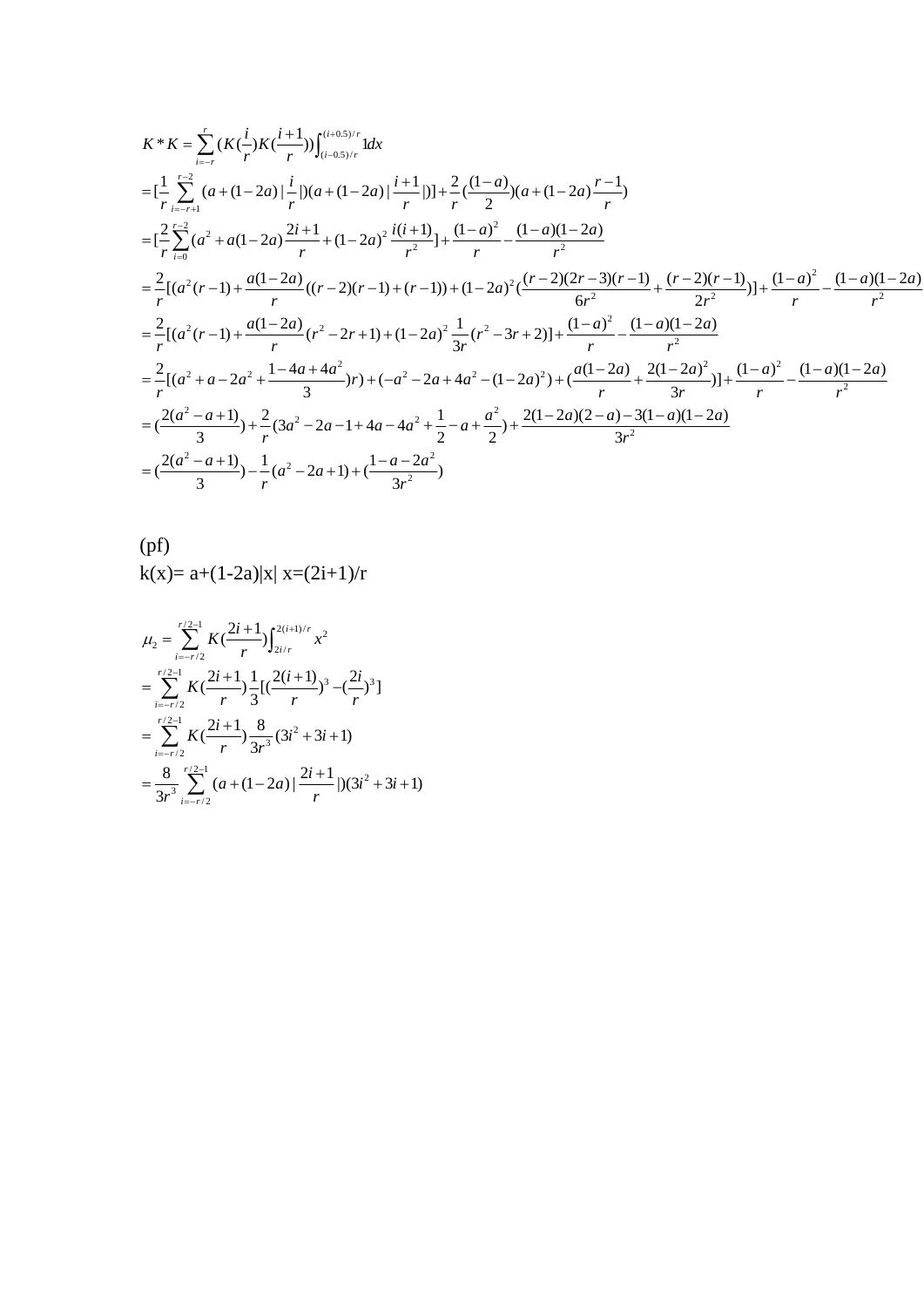$$
\begin{split}\n&=\frac{16}{3r^3}[\sum_{i=0}^{r/2-1}(a+\frac{1-2a}{r})(3i^2+3i+1)+\frac{2-4a}{r}(3i^3+3i^2+i)] \\
&=\frac{16}{3r^3}[(a+\frac{1-2a}{r})(\frac{(r/2)(r/2-1)(r-1)}{2}+(\frac{3(r/2-1)(r/2)}{2})+r/2)+\frac{2-4a}{r}[\frac{3(r/2-1)^2(r/2)^2}{4}+(\frac{(r/2)(r/2-1)(r-1)}{2}+\frac{(r/2)(r/2-1)(r-1)}{2}+\frac{(r/2)(r/2-1)(r-1)}{2}+\frac{(r/2)(r/2-1)(r-1)}{2}+\frac{(r/2)(r/2-1)(r-1)}{2}+\frac{(r/2)(r/2-1)(r-1)}{2}+\frac{(r/2)(r/2-1)(r-1)}{2}+\frac{(r/2)(r/2-1)(r-1)}{8}+\frac{(r/2)(r/2-1)(r-1)}{8}+\frac{(r/2)(r/2-1)(r-1)}{8}+\frac{(r/2)(r/2-1)(r-1)}{8}+\frac{(r/2)(r/2-1)(r-1)}{8}+\frac{(r/2)(r/2-1)(r-1)}{8}+\frac{(r/2)(r/2-1)(r-1)}{8}+\frac{(r/2)(r/2-1)(r-1)}{8}+\frac{(r/2)(r/2-1)(r/2)}{8}+\frac{(r/2)(r/2-1)(r/2-1)(r/2)}{8}+\frac{(r/2)(r/2-1)(r/2-1)(r/2-1)}{8}+\frac{(r/2)(r/2-1)(r/2-1)(r/2-1)}{8}+\frac{(r/2)(r/2-1)(r/2-1)(r/2-1)(r/2-1)}{8}+\frac{(r/2)(r/2-1)(r/2-1)(r/2-1)(r/2-1)}{8}+\frac{(r/2)(r/2-1)(r/2-1)(r/2-1)(r/2-1)(r/2-1)}{8}+\frac{(r/2)(r/2-1)(r/2-1)(r/2-1)(r/2-1)(r/2-1)}{8}+\frac{(r/2)(r/2-1)(r/2-1)(r/2-1)(r/2-1)(r/2-1)(r/2
$$

$$
|| K ||^{2} = \sum_{i=r/2}^{r/2-1} (K(\frac{2i+1}{r}))^{2} \int_{2i/r}^{2(i+1)/r} 1 dx
$$
  
\n
$$
= \frac{1}{r/2} \sum_{i=r/2}^{r/2-1} (a + (1-2a)) \frac{2i+1}{r} D^{2}
$$
  
\n
$$
= \frac{1}{r/2} [\sum_{i=r/2}^{r/2-1} (a^{2} + 2a(1-2a)) \frac{i+1/2}{r/2}] + (1-2a)^{2} \frac{i+1/2}{r/2}]^{2}
$$
  
\n
$$
= \frac{2}{r/2} [\sum_{i=0}^{r/2-1} (a^{2} + \frac{a(1-2a)}{r/2} + \frac{2a(1-2a)}{r/2}i + (1-2a)^{2} \frac{i^{2}+i+1/4}{(r/2)^{2}}]
$$
  
\n
$$
= \frac{2}{r/2} [\sum_{i=0}^{r/2-1} (a^{2} + \frac{a(1-2a)}{r/2} + \frac{(1-2a)^{2}}{4(r/2)^{2}}) + (\frac{2a(1-2a)}{r/2} + \frac{(1-2a)^{2}}{(r/2)^{2}})i + \frac{(1-2a)^{2}}{(r/2)^{2}}i^{2}]
$$
  
\n
$$
= (2a^{2} + \frac{2a(1-2a)}{r/2} + \frac{(1-2a)^{2}}{2(r/2)^{2}}) + (2a(1-2a) + \frac{(1-2a)^{2}}{(r/2)^{2}})(r/2-1) + \frac{(1-2a)^{2}}{(r/2)^{2}}(\frac{2(r/2)^{2}-3(r/2)+1}{3})
$$
  
\n
$$
= (2a^{2} + 2a(1-2a) + \frac{2(1-2a)^{2}}{3}) + (2a(1-2a) - 2a(1-2a) + (1-2a)^{2} - (1-2a)^{2})) \frac{1}{r/2}
$$
  
\n
$$
+ \frac{(1-2a)^{2}}{2(r/2)^{2}} - \frac{(1-2a)^{2}}{(r/2)^{2}} + \frac{(1-2a)^{2}}{3(r/2)^{2}}
$$
  
\n<